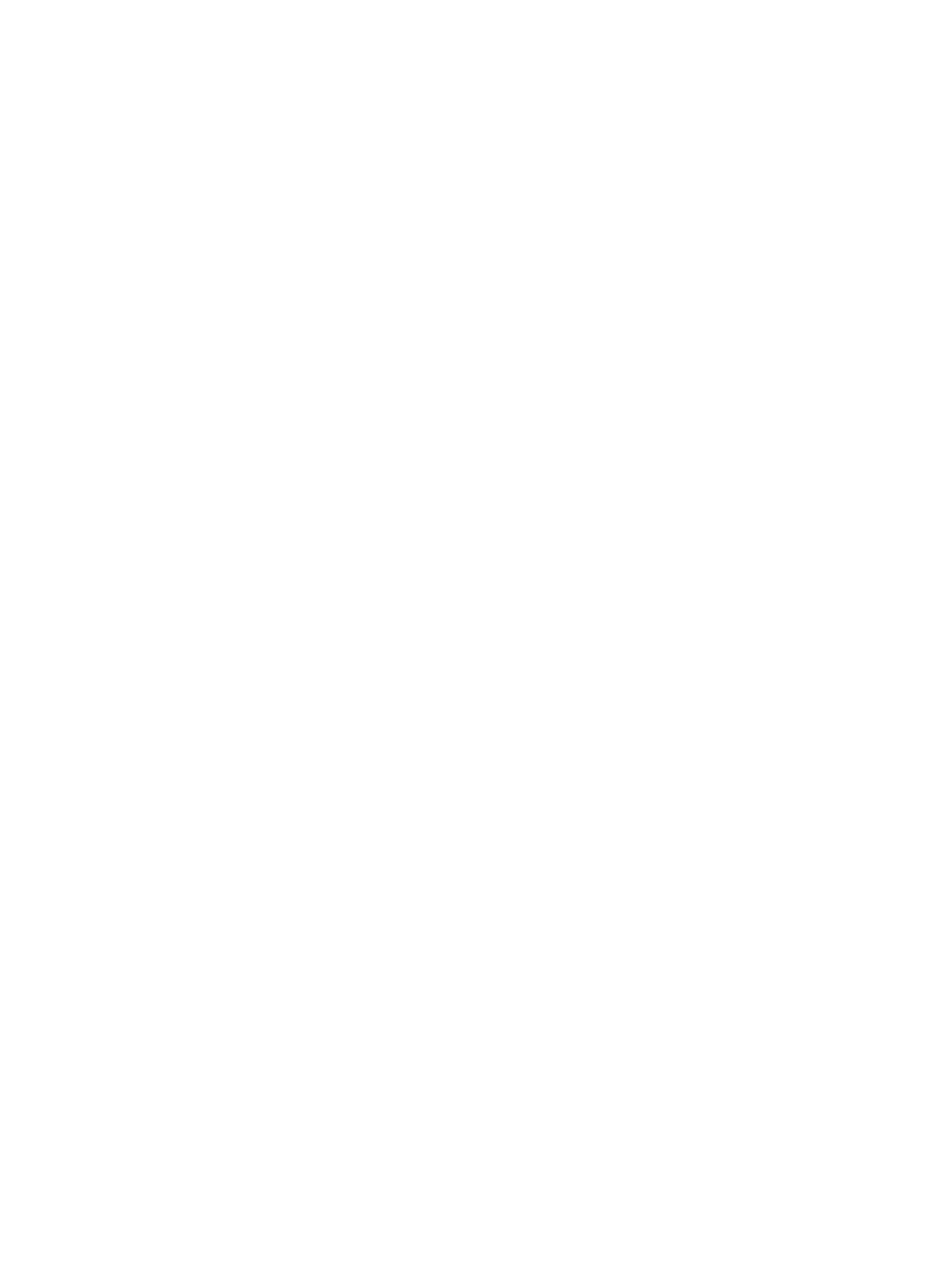

### ႶႶናჼႦჂჼ

Published by Inhabit Education | www.inhabiteducation.com

Inhabit Education (Iqaluit), P.O. Box 2129, Iqaluit, Nunavut, X0A 1H0 (Toronto), 191 Eglinton Avenue East, Suite 302, Toronto, Ontario, M4P 1K1

Design and layout copyright © 2016 Inhabit Education Text copyright © Inhabit Education Photographs: © Sergey Krasnoshchokov/shutterstock.com, cover, page 4, 5 · © Scandphoto/shutterstock.com, page 2 · © GM Photo Images / Alamy Stock Photo, page 3 · © Christopher Meder/shutterstock.com, page 6 · © PavelSvoboda/shutterstock.com, page 7 · © Sean Donohue Photo/ shutterstock.com, page 8 · © Dan Bach Kristensen/shutterstock.com, page 9 · © Volt Collection/shutterstock.com, page 10 · © Ton Koene / Alamy Stock

Photo, page 11 ·© Yongyut Kumsri/shutterstock.com, page 12

All rights reserved. The use of any part of this publication reproduced, transmitted in any form or by any means, electronic, mechanical, photocopying, recording, or otherwise, or stored in a retrievable system, without written consent of the publisher, is an infringement of copyright law.

Printed in Canada.

ISBN: 978-1-987958-79-9

440

**INHABIT** EDUCATION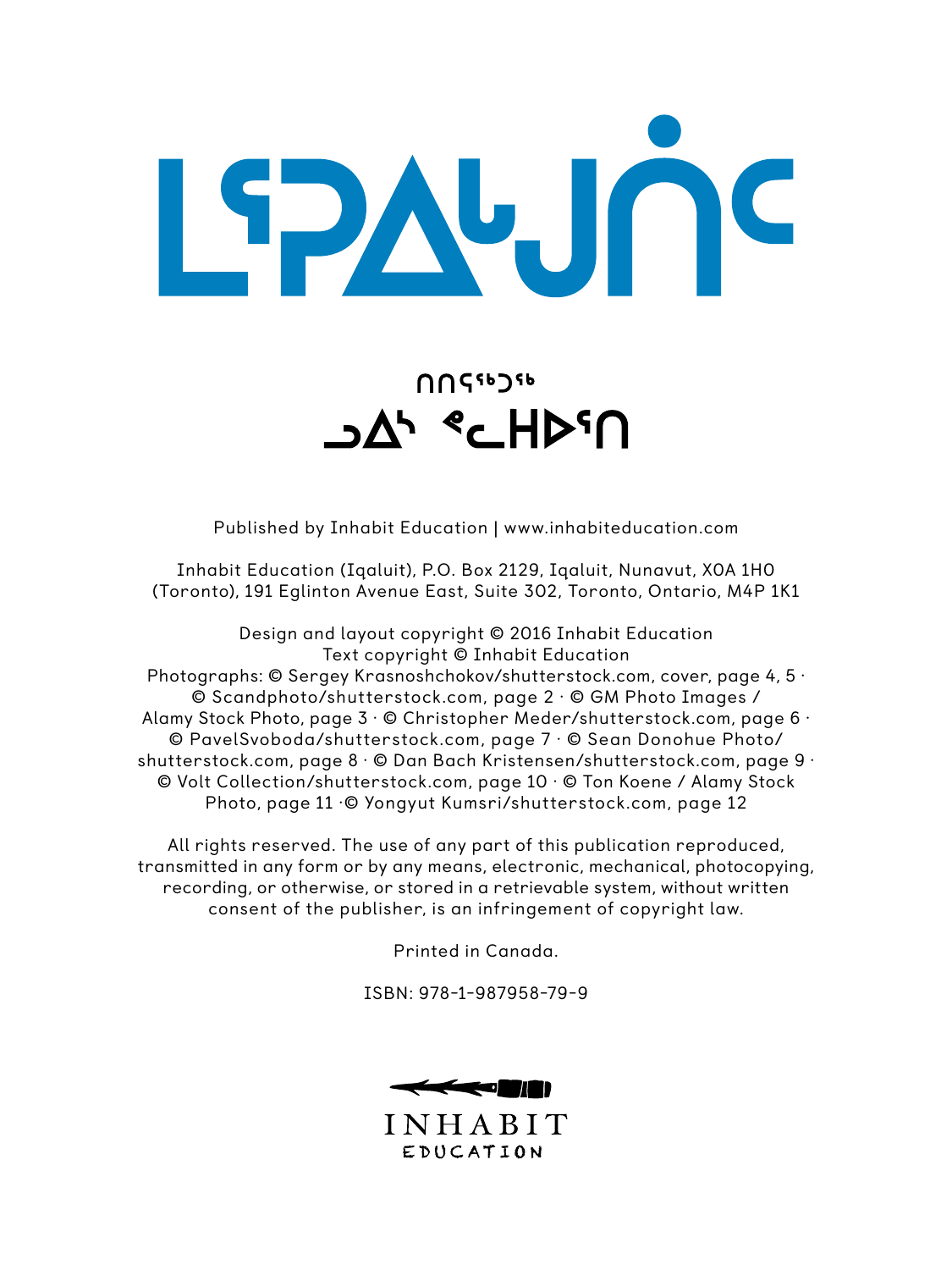# $Dd4^b L^{c} \dot{D}^b \eta^a \Gamma4^b.$

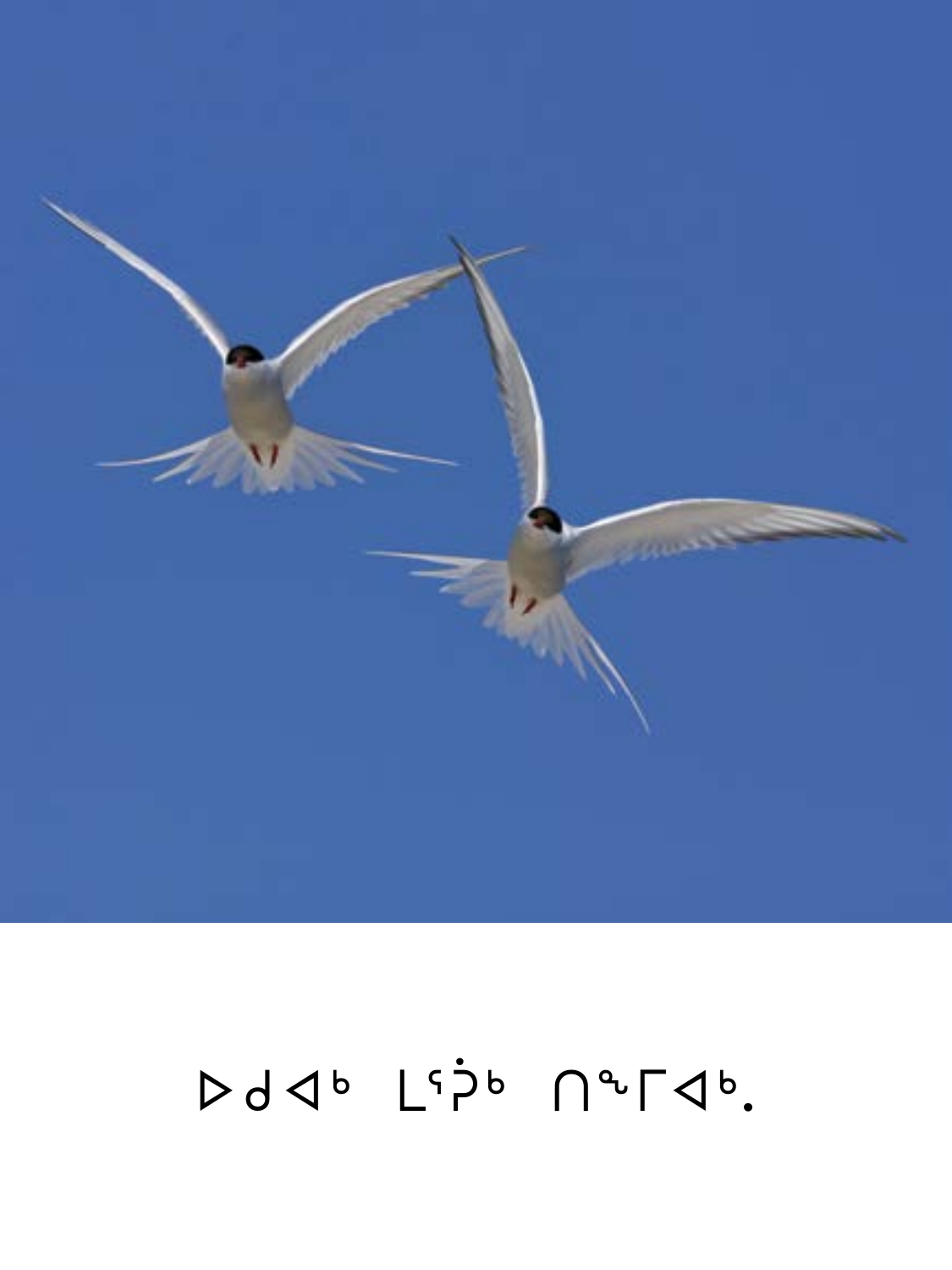# $Dd4^b L^{c} \dot{D}^b D\Gamma4^b.$

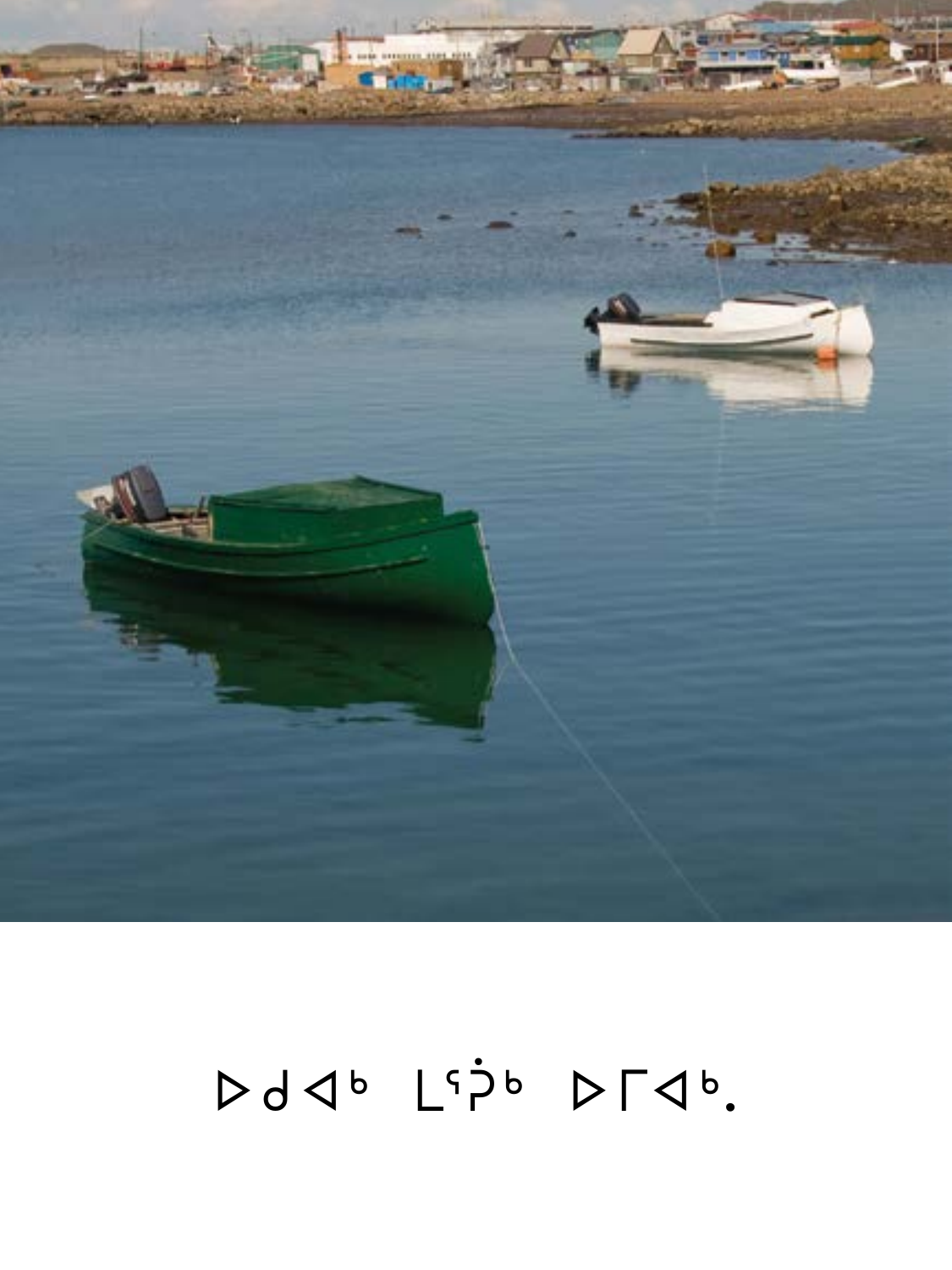

# $Dd4^b L^{c}b D^b D^b.$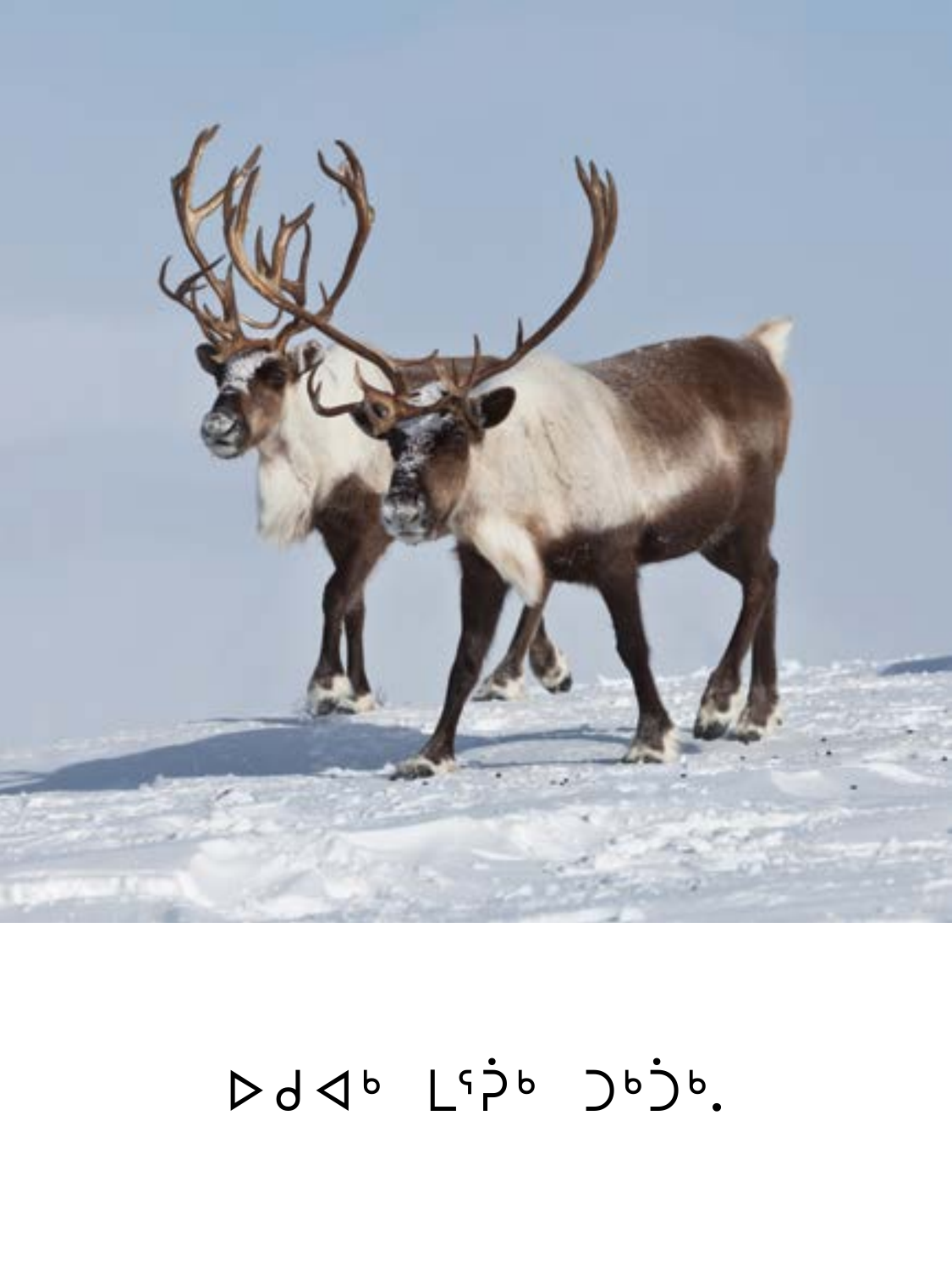

# $Pd 4^b$   $L^{c}$  $\dot{P}^b$  a  $\dot{\omega}^b$ .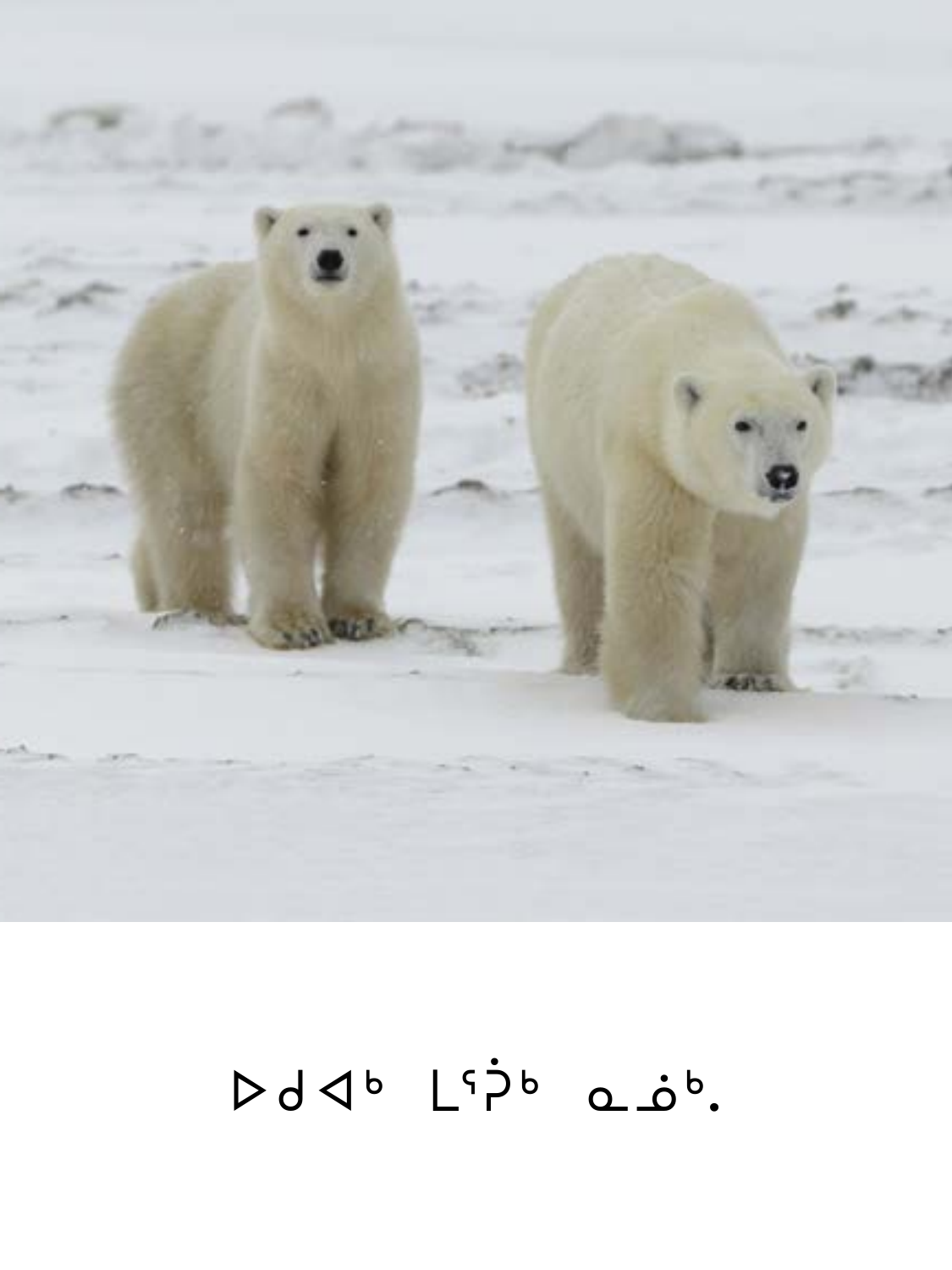

# $DdJ^b L^{c}D^{b} \Delta\omega^{b}D^{b}.$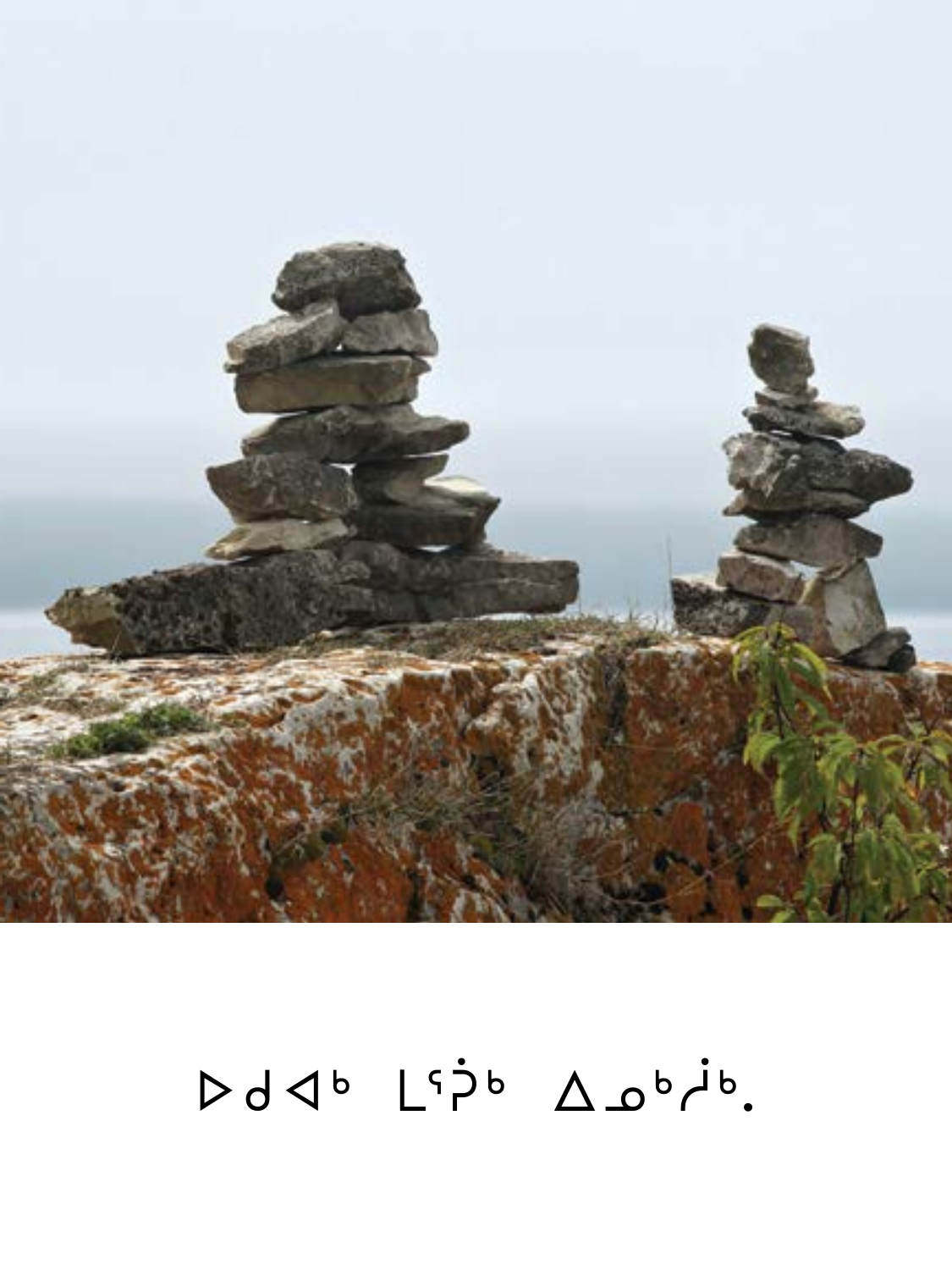

### $DdJ^b L^{c} \dot{D}^b \Delta^{L} \dot{D}^b.$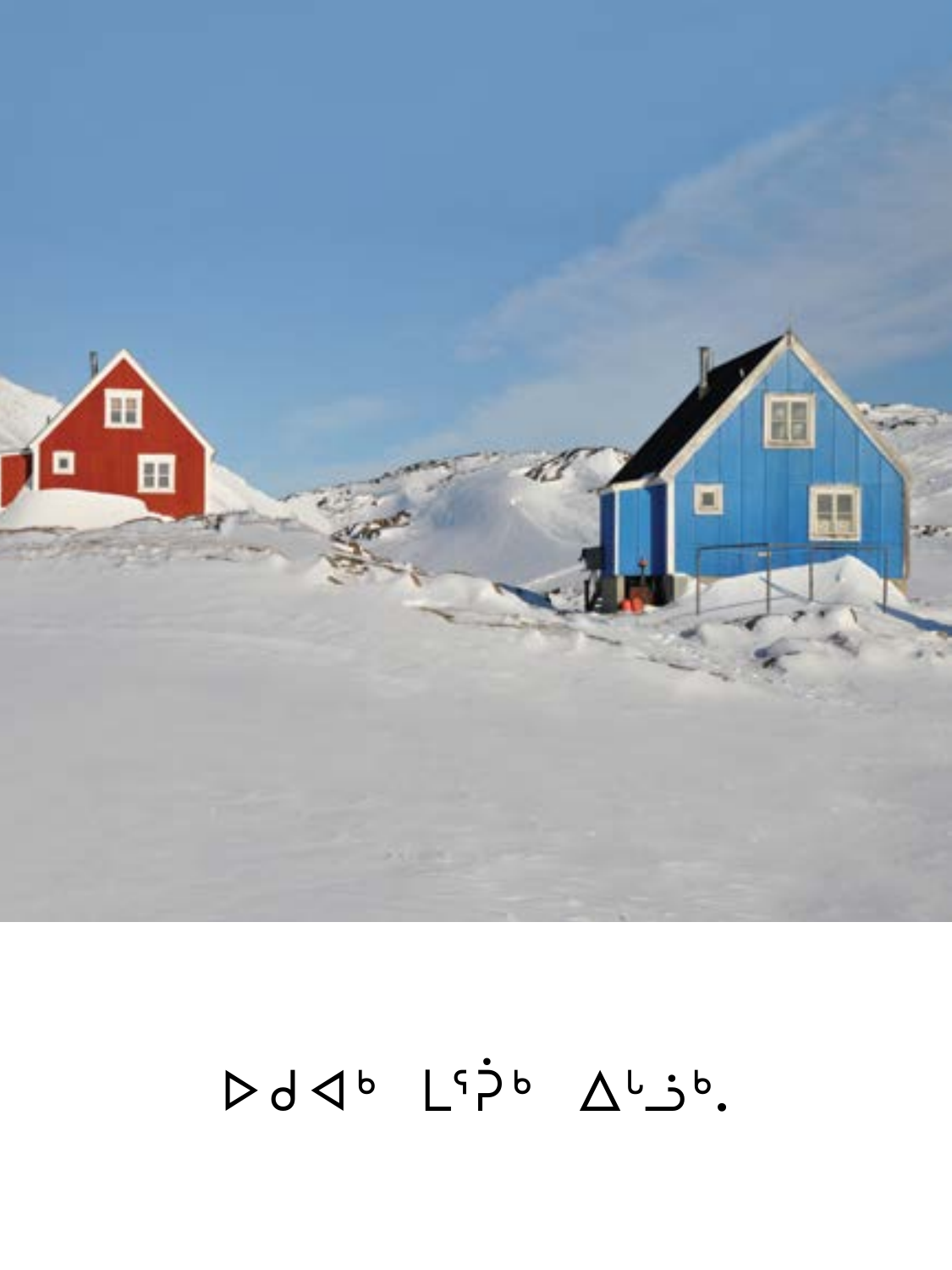# $Dd4^b L^{c} \dot{P}^b$ <sup>6</sup> Luppe Sb CD  $\dot{P}^b$ .

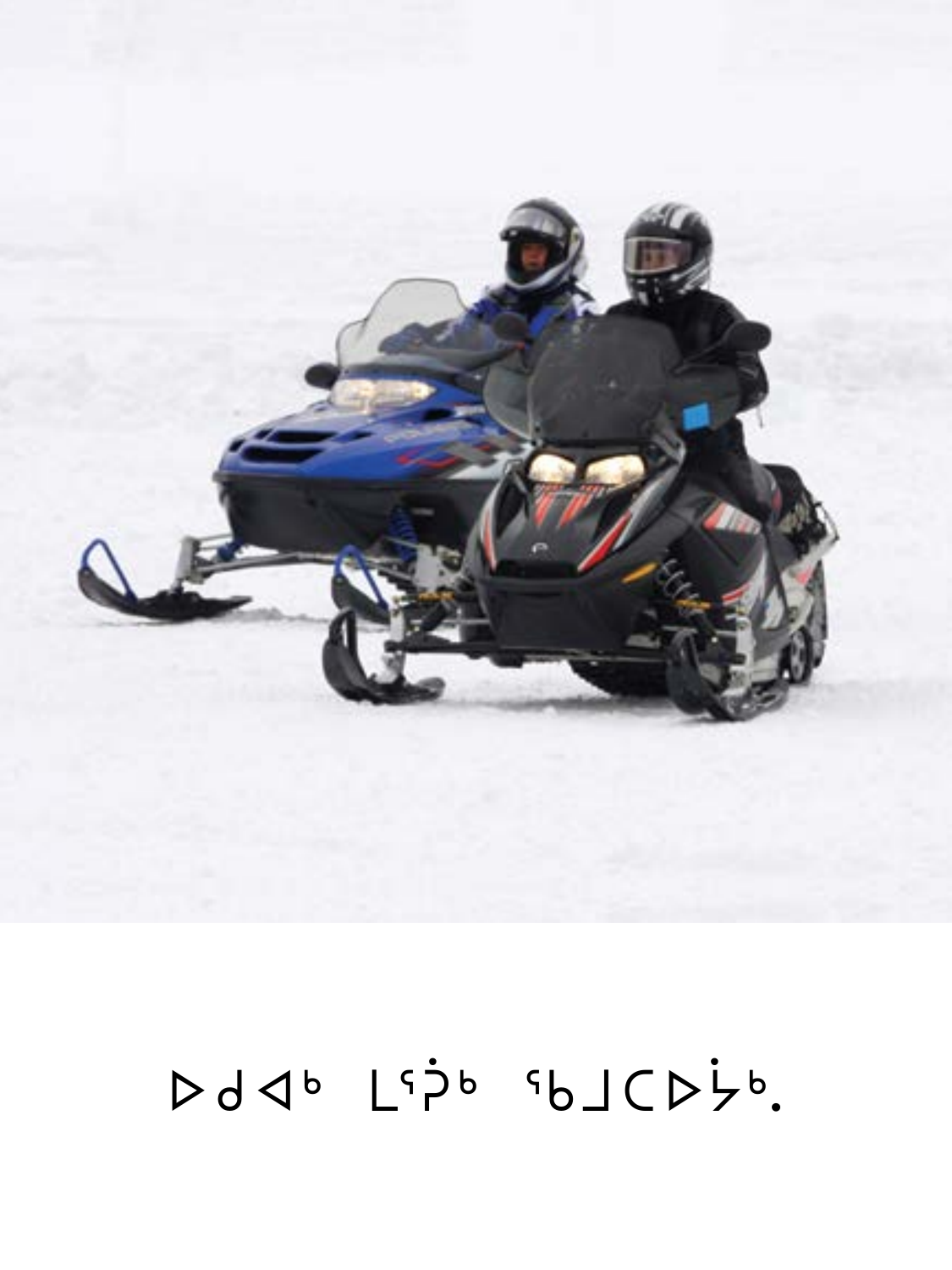

# $Dd4^b L^{c} \dot{D}^b \Delta^{c} b \dot{\Delta}^{b}.$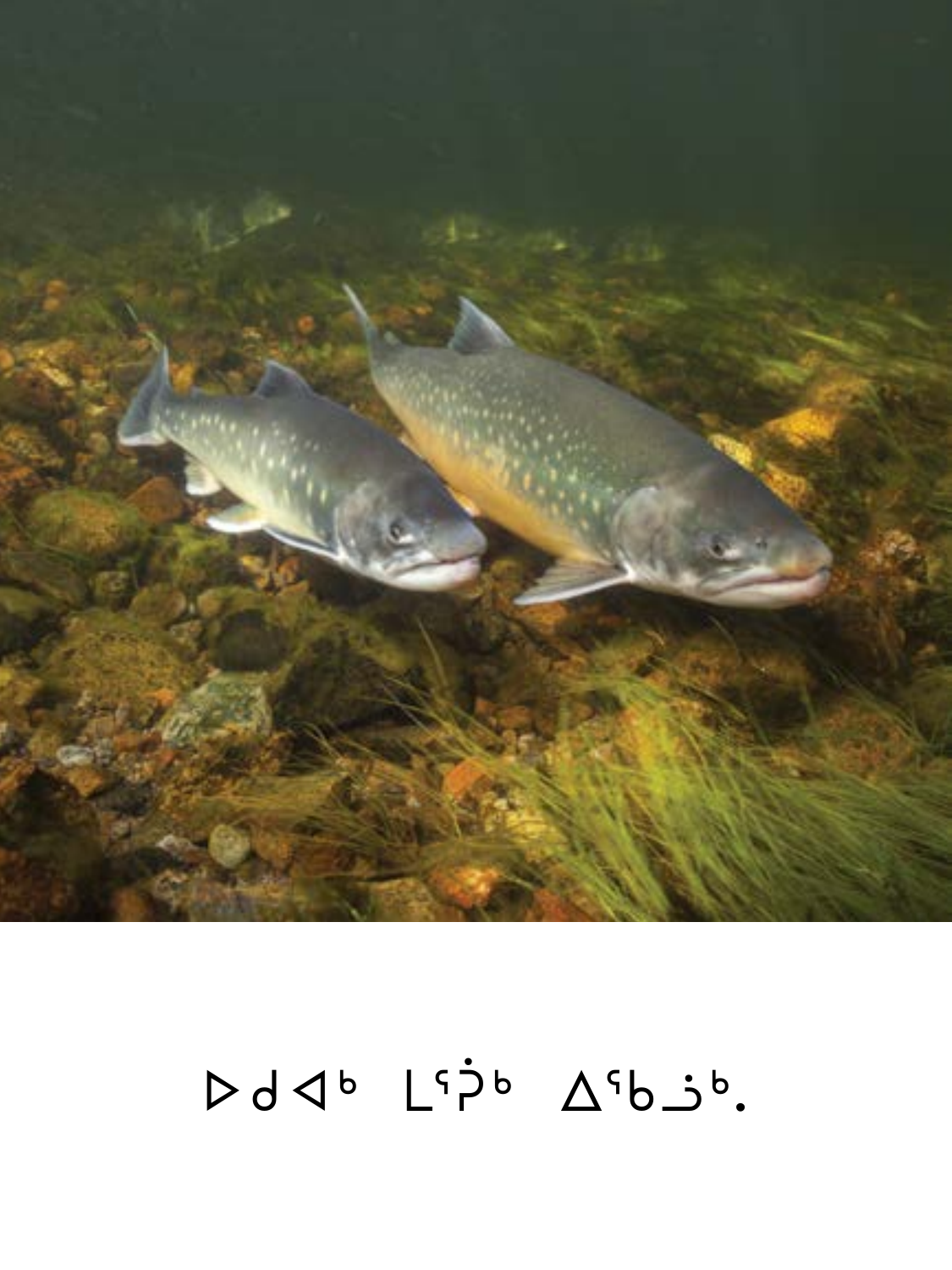

## $Dd4^b L^{c} \dot{P}^b 4\Delta \dot{\Lambda}^b.$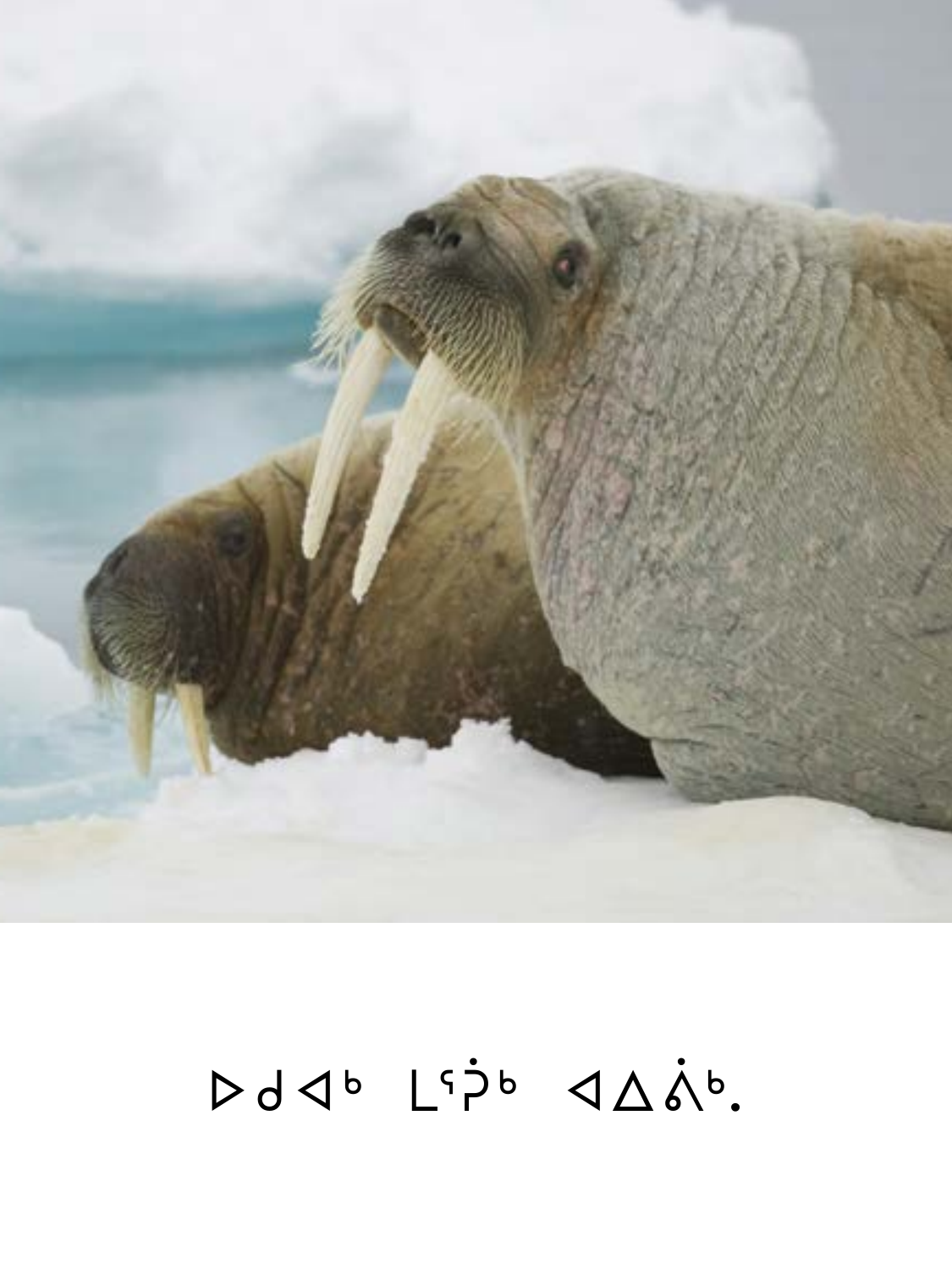

## Ddd<sup>b</sup> Lipb druarbn.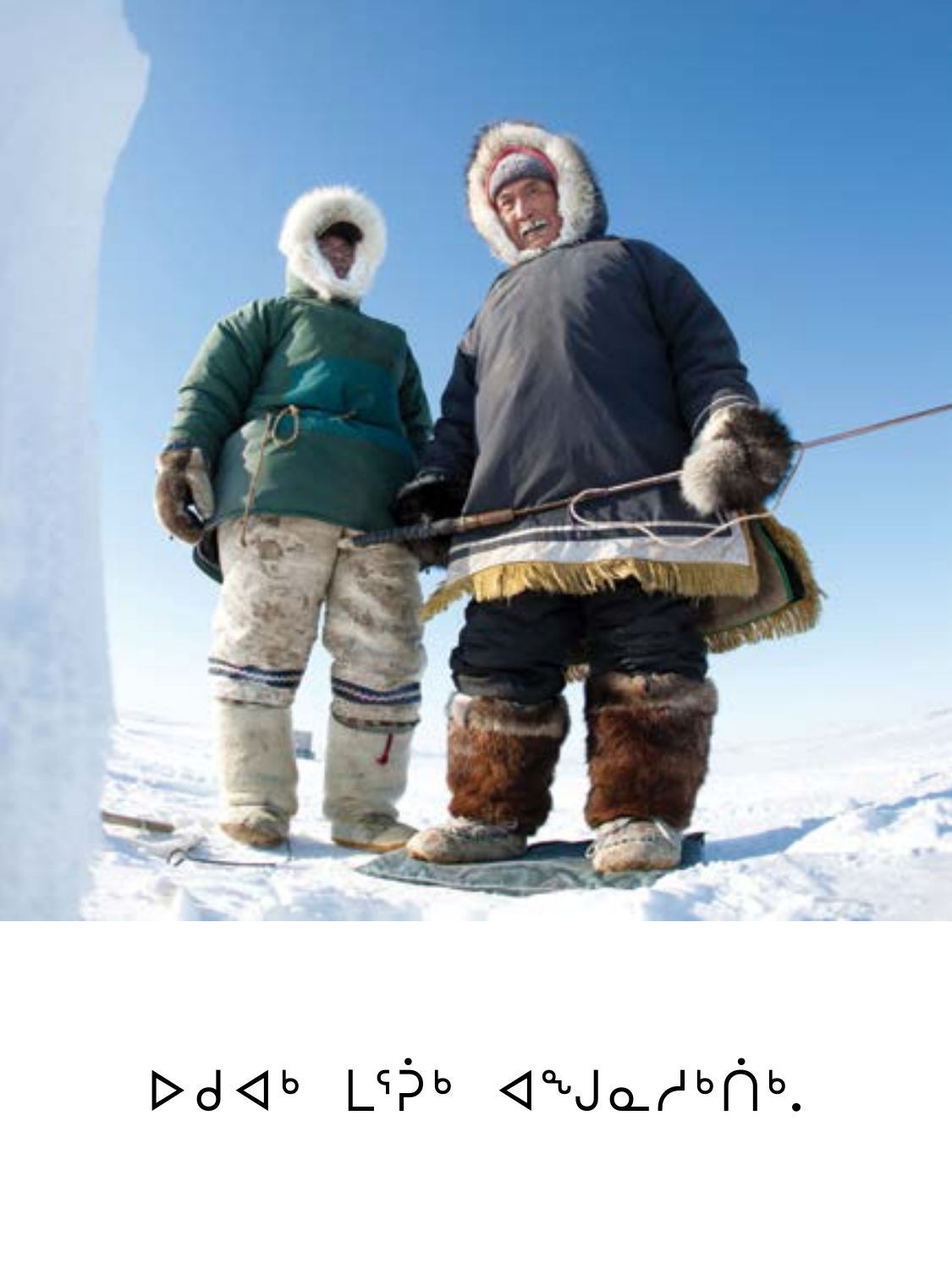# $Dd4^b 5dLd^b.$